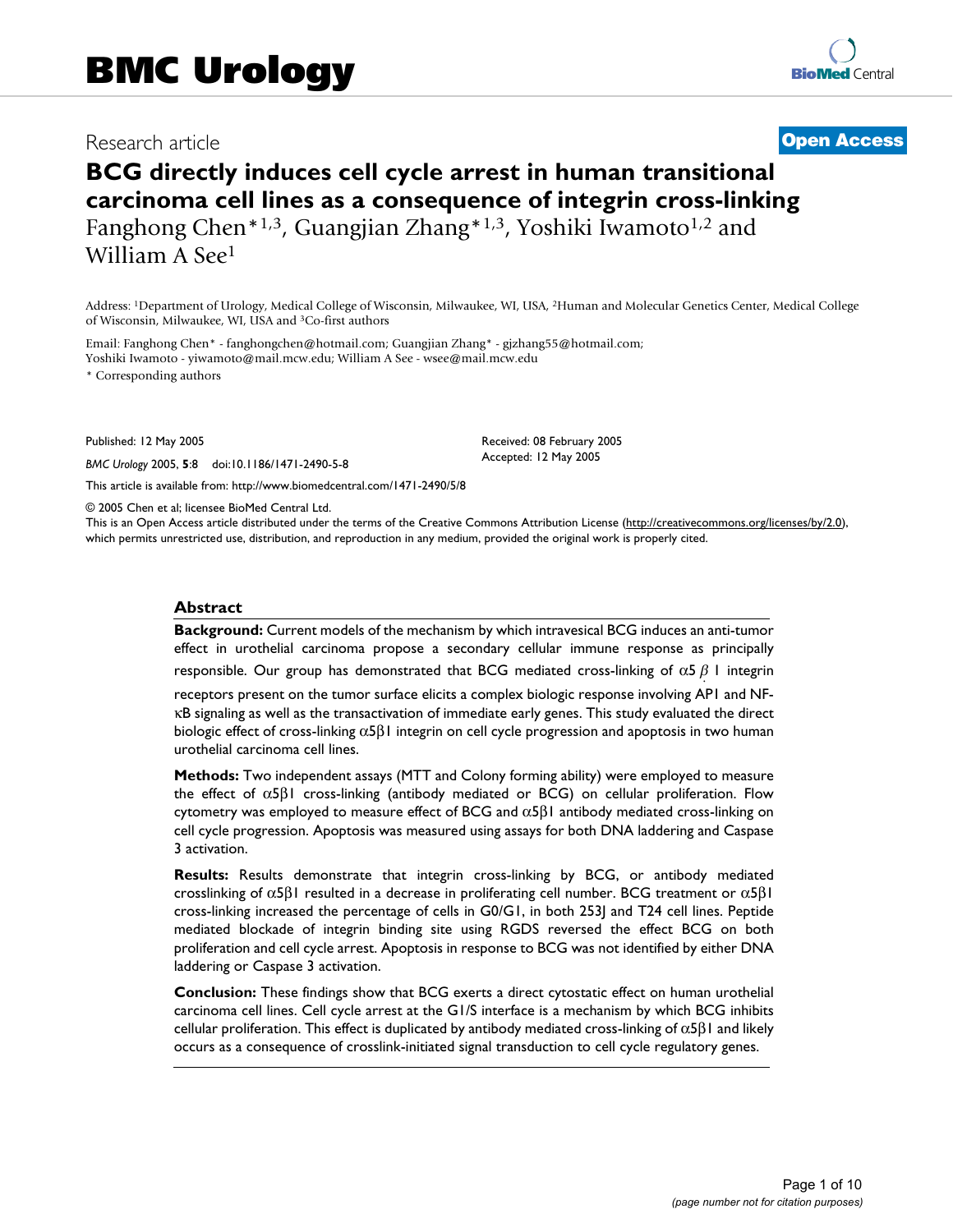## **Background**

Bacille Calmette Guerin (BCG) remains the most effective available treatment option for non-muscle invasive urothelial carcinoma. Its superiority, both in terms of preventing recurrence and progression, has been demonstrated in multiple studies.[1-3] The mechanism responsible for BCG's superior anti-tumor activity is felt to be principally a consequence of an immune mediated response.[4] Investigators have shown the importance of a cellular immune response in orthotopic animal models of urothelial malignancy. The "effector" cell population responsible for the anti-tumor activity is currently felt to be natural killer (NK) cells.[4]

While an extensive literature supports an immune mechanism as being responsible for a portion of BCG's antitumor activity, a direct effect of BCG has been demonstrated by other authors. Multiple studies have demonstrated an in vitro anti-proliferative effect of BCG against human urothelial carcinoma cell lines.[5,6] Other authors have demonstrated a direct effect of BCG on other important biologic end points such as invasion.[7] The precise mechanism responsible for this direct effect is ill defined.

Work by others together with recent studies by our group has demonstrated that BCG has a direct gene regulatory effect in urothelial carcinoma cell lines. We have shown that this response is mediated via signal transduction initiated as a consequence of BCG induced cross-linking of α5β1 integrins present on the surface membrane of urothelial carcinoma cells.[8] Activation of signaling through NF-κB and AP1 initiate the transactivation of immediate early genes including interleukin 6 (IL-6).[9] Given the prevalence of NF-κB and AP1 response elements in the promoters of genes, it is likely that multiple genes are activated as a consequence of BCG/α5β1 crosslinking.

Historically, studies assessing a direct effect of BCG on tumor cells were hampered by the need to add a bacterial preparation to the culture media. In this setting it is difficult to separate a true direct anti-tumor effect of BCG from culture artifact.[6] Changes in pH, byproducts of the BCG preparation, and/or bacterial toxins have the potential to influence experimental outcome and yet fail to represent a relevant in vivo mechanism. The current study employed a non-biologic model that reproduces BCG induced signaling to determine whether BCG exerts a direct anti-tumor effect. Our results show that BCG decreases cell proliferation as measured by two separate assays of cell viability. Cell cycle arrest at the G1/S interface, rather than apoptosis, appears to be the mechanism by which this response occurs. These results are reproduced by the non-biologic signaling model in which  $\alpha$ 5 $\beta$ 1 integrin receptors are cross-linked via antibodies and

blocked by peptide fragments that inhibit the ability of fibronectin (FN) to function as a bridge for BCG mediated cross linking of these receptors.

# **Methods**

## *Cell lines*

The human transitional carcinoma cell lines 253J and T24 were obtained from American Type Cell Culture (Rockville, MD). Cells were maintained at  $37^{\circ}$ C, 5% CO<sub>2</sub> in RPMI 1640 (Gibco BRL, Grand Island, NY) supplemented with 10% fetal bovine serum (FBS), penicillin, and streptomycin (complete media).

## *Bacillus Calmette-Guerin (BCG)*

TICE BCG, living organisms of an attenuated, Bacillus of Calmette and Guerin strain of Mycobacterium bovis were used in the experiments (Organon Inc, West Orange, NJ). Freeze dried BCG was reconstituted in complete media at an estimated concentration of  $2.5 \times 10^7$  viable organisms/ ml. (dilution assumed average viability of  $4 \times 10^8$  organisms per vial based upon manufacturer's specified range of 1 to  $8 \times 10^8$  per vial)

## *Antibody mediated cross-linking*

Antibody mediated cross-linking of  $\alpha$ 5 $\beta$ 1 integrin was carried out as previously described.[8] Briefly, the following mouse mAbs were used: anti- $α5$  and anti- $β1$  Abs were purchased from Santa Cruz Biotechnology (Santa Cruz, CA). Affinity-purified  $F(ab')_2$  goat anti-mouse (GAM) antibody was purchased form BioSource International. Cells were resuspended in 10% FBS RPMI-1640 and cultured at 37°C for 45 min after trypsinization, then resuspended in RPMI-1640 serum-free medium (4 × 107 cells/

300 µl/tube) and incubated with anti- $\frac{\alpha}{5}$  or anti- $\beta$  1 integrin mAb (5 µg/ml) for 30 min at 4°C and washed with cold phosphate buffered saline (PBS). To initiate receptor cross-linking,  $F(ab')_2$  goat anti-mouse  $F(ab')_2$  Ab (100 µg/ml) was added after warming the cells to 37 C in RPMI-1640 medium Cells were incubated at 37C. Cells were harvested by pelleting the cells for 5 min at 500  $\times$  g.

## *Cell viability assay (MTT)*

For the determination of the cell viability, we estimated cellular bioreduction of 3-(4,5-dimethylthiazol-2-yl)-2,5 diphenyl tetrazolium bromide (MTT) subsequent to cell exposure to either BCG or antibody mediated  $\alpha$ 5β1 crosslinking.[10] A 200 µl volume of an exponentially growing cell suspension  $(1 \times 10^4 \text{ cells/ml})$  was seeded into a 96well microtiter plate. Twenty-four hours later 20 µl of BCG at a ratio of 50:1 BCG to cells was added. After incubation for 1, 2, 3, or 6 days at 37°C, 20 µl of MTT solution (5 mg/ml in phosphate buffered saline, PBS) was added to each well and the plates were incubated for a further 2 hr at 37°C. 200 µl of lysis buffer (20% SDS in 50% DMF)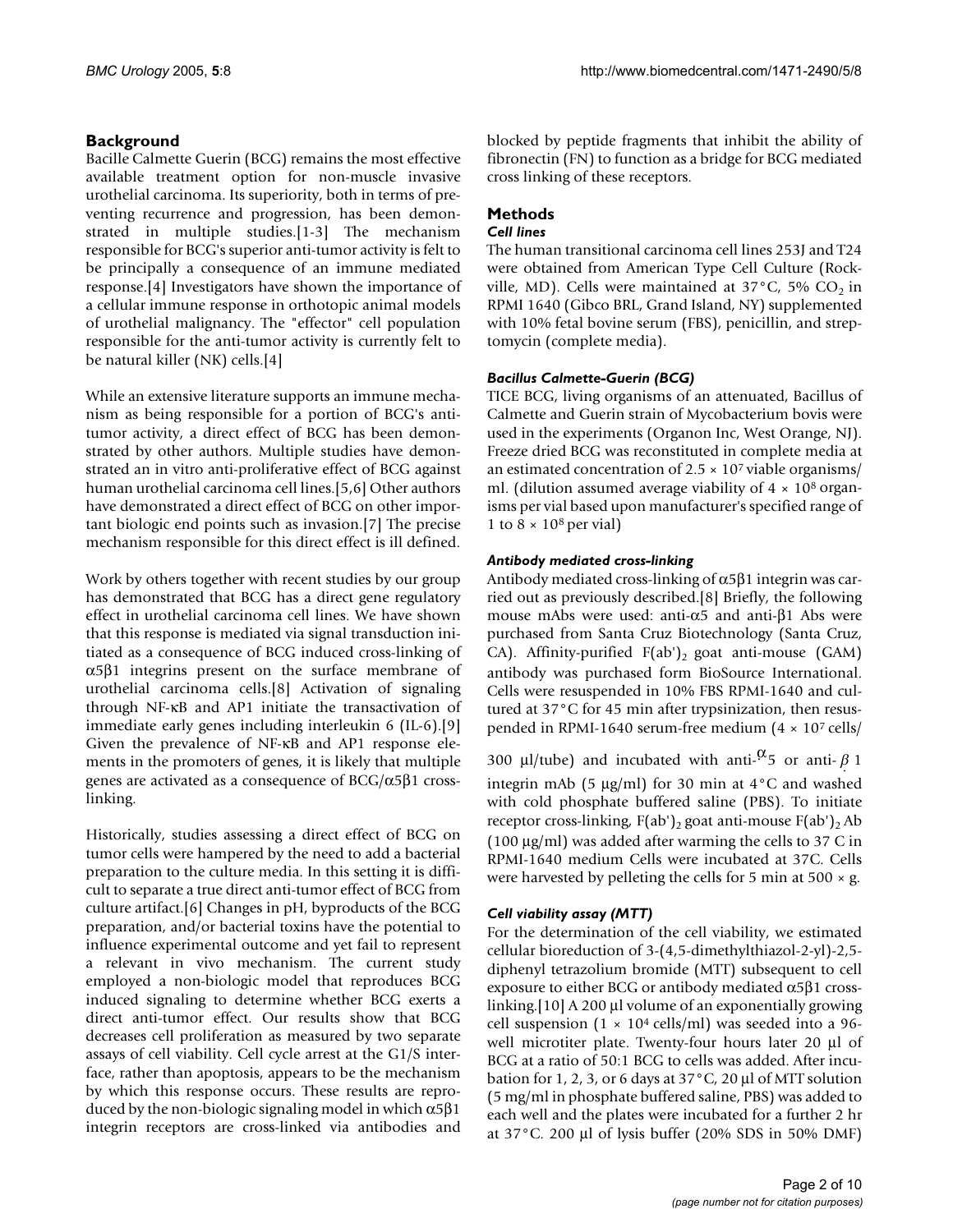was added to each well and cells were continuously incubated for a further 2 hr at 37°C. Optical density was measured at 570 nm. Each experiment was performed in 3 replicate wells for each treatment and carried out independently a minimum of 3 times.

#### *Colony forming assay*

Colony outgrowth of human urothelial carcinoma cells following exposure to BCG or antibody mediated crosslinking of  $α5β1$  was measured using a colony forming assay.  $1 \times 10^5$  of 253J or T24 cells were seed in 48-well plate with 1640 medium plus 10% FBS. After 24 hours cells were treated with  $1 \times 10^7$  BCG. After 1, 2, 3, or 6 days incubation, the cells were trypsinized with 0.1 ml of Trypsin-EDTA per well. Trypsinized cells were resuspended in a 10 ml total volume of minimal essential medium (MEM) plus 20%FBS. 0.2 ml of this cell suspension was transferred into MEM plus 5%FBS at total volume of 25 ml. Five ml of this final cell suspension was seeded onto grid marked 60 mm culture plate with grid. Three plates were included for each group. The cells were incubated at 37°C. After 7 days of incubation, 0.5 ml of 2.5% glutaraldehyde (Sigma, St. Louis, MO) was directly added to each plate. The plates were incubated at room temperature for 45 min. The media and glutaraldehyde was aspirated and 1 ml of Wright-Giesma solution (EM Science, Gibbstown, NJ) added for 30 minutes to stain the colonies. One ml of Buffer Solution (LabChem Inc, Pittsburgh, PA) was added and the plates incubated at room temperature for an additional 30 min. The plates were gently rinsed under flowing tap water. After drying, the colonies were manually counted under magnification. For assay purposes, colonies were defined as consisting of 20 or more cells. For experiments employing antibody mediated cross-linking of  $\alpha$ 5 integrin,  $1 \times 10^5$  of 253J or T24 cells were cultured in 48-well plate with 1640 plus 10% FBS at 37°C. After 24 hours, the media was changed to medium containing 5  $\mu$ g/ml mouse monoclonal α5 antibody. The cells were incubated at 4°C for 45 min and then washed twice with serum free 1640 medium. Cross linking was achieved by incubating the cells with media containing GAM (10  $\mu$ g/ml) at 37°C for 48 hrs. The CFA was performed as described as the above. Untreated cells, cells exposed to only primary antibody, and cells exposed to secondary antibody served as controls.

#### *Flow cytometry*

Flow cytometry was employed to quantify the cell cycle compartmentalization of TCC lines following exposure to BCG or antibody mediated cross-linking of  $\alpha$ 5β1. 5 × 10<sup>6</sup> cells/per 6 cm dish were synchronized using serum starvation for 60 hours prior to the start of the experiment. At time zero, cells were exposed to BCG and 10% fetal bovine serum (FBS) at a ratio of 50:1 BCG to cells or to 10% FBS alone. After 24 or 48 hours cells were

trypsinized, centrifuged at 1500 rpm for 5 min, washed with PBS, and then treated with 50 µg/ml RNase A (Sigma). DNA was stained with 50 µg/ml propidium iodide for 10 min at room temperature and cell cycle analysis performed.

#### *Apoptosis assay*

Induction of apoptosis in response to BCG exposure or antibody mediated cross-linking of α5β1 was determined by measuring DNA fragmentation and activation of the Caspase 3 pathway.[11] For DNA fragmentation,  $1 \times 10^6$ 253J cells in 1640 plus 10%FBS were seeded in 6 cm plates. The following day cells were treated with  $1 \times 10^8$ of BCG for 48 hrs. Non-adherent BCG was washed from the plate and cells harvested in a digestion solution, consisting of 100 mM NaCL, 10 mM Tris,10 mM EDTA, 0.5% SDS, and 0.1 mg/ml Proteinase K, pH8.0. After overnight digestion at 50°C, the cell lysates were extracted with phenol/chloroform and the DNA in the aqueous phase precipitated with ethanol and resuspended in Tris-EDTA buffer. After digestion with 5 µg/ml RNase A for 1 hr, DNA was re-precipitated and DNA samples were electrophoretically separated on 1.5% agarose gel containing ethidium bromide (0.5 µg/ml). DNA was visualized by a UV transilluminator and the gels photographed.

In the caspase 3 assay, 253J cells were seeded at  $1 \times 10^6$  in 6 cm plates. The next day cells were treated with BCG at a ratio of 1 to 50 for 6 hours. At intervals following BCG exposure, cells were harvested with trypsinization, washed once in PBS, fixed and permeabilized using the Cytofix/ Cytoperm Kit (BD Biosciences) for 20 min at room temperature (RT), pelleted and washed with Perm/Wash buffer. Cells were then stained with anti-active caspase-3 mAb using 20 ug/1  $\times$  10<sup>6</sup> cells for 60 min at room temperature in the dark. Following incubation with the Ab, cells were washed in Perm/Wash Buffer and analyzed by flow cytometry.

All experiments were performed in triplicate. Results are shown as the average value +/- one standard error.

#### **Results**

#### *BCG inhibits urothelial carcinoma cell proliferation*

Figures 1 and 2 demonstrate the effect of BCG exposure on the viability of the human urothelial carcinoma cell lines 253J and T24 as measured by the MTT and CF assays respectively. Both cell lines, in both assays, demonstrated a decrease in cell viability. Three days following BCG exposure, the viability of 253J and T24 cells was 41% and 58% of control values in the MTT assay. In the CF assay, colony counts were decreased in the 253J and T24 cells to 27% and 24 % respectively of control values after 3 days of exposure.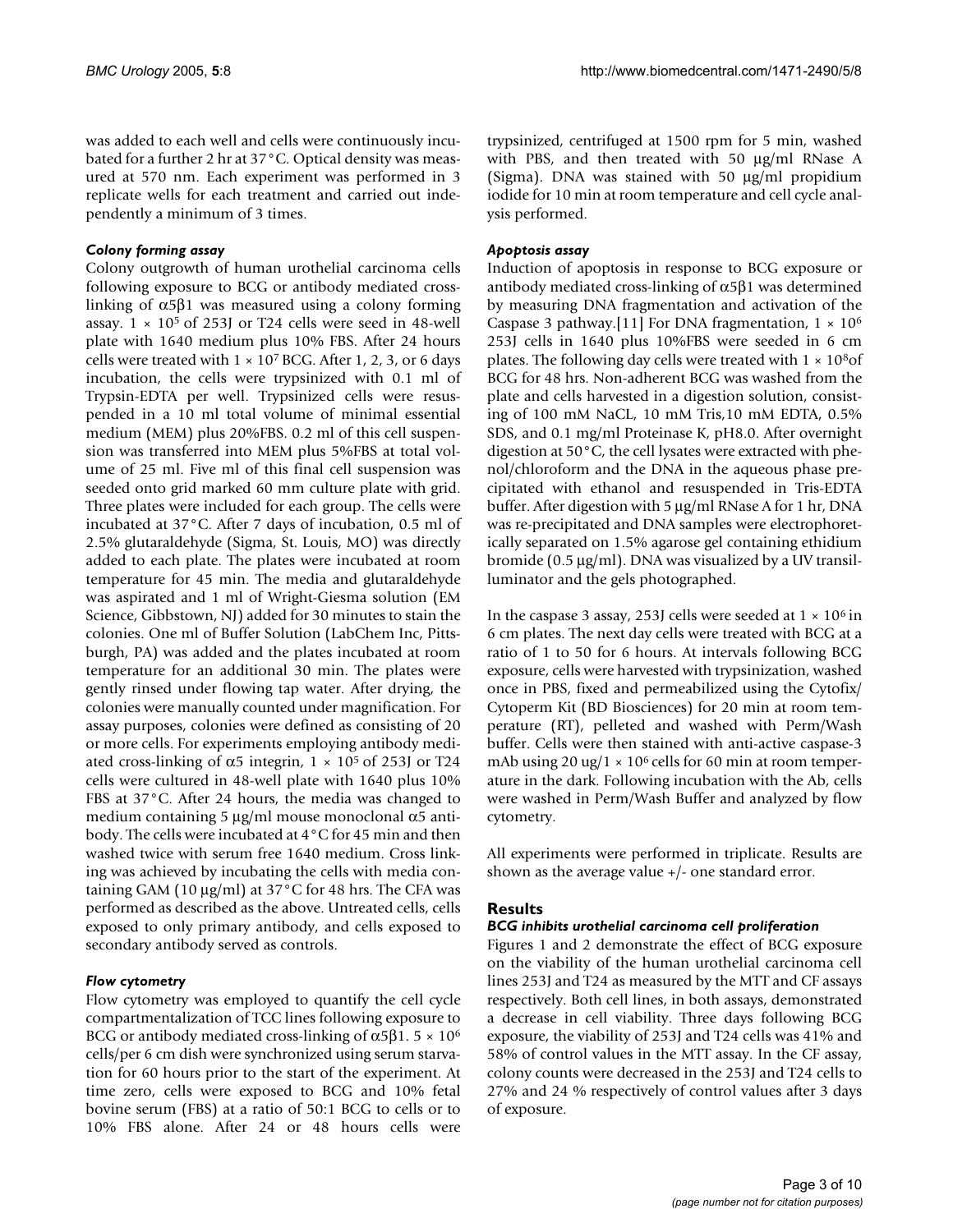



#### **Figure 1**

BCG decreases the proliferation of human urothelial carcinoma cell lines as measured by the MTT assay. Exposure of either 253J or T24 cells to BCG resulted in a decrease in viable cell number as measured by the optical density of the metabolic product. The day represents the duration of exposure to BCG

#### *Antibody mediated cross-linking of* α*5*β*1 integrin inhibits urothelial carcinoma cell proliferation*

Figures 3 and 4 demonstrate the effect of antibody mediated  $α5β1$  cross-linking on the viability of the human urothelial carcinoma cell lines 253J and T24 as measured by the MTT and CF assays respectively. Cross-linking decreased viability as measured by the MTT assay to 78% and 77% of untreated controls in the 253J and T24 lines at 3 days. Colony forming ability was similarly decreased in both cell lines with the average colony count reduced to 23% and 42% of untreated controls in the respective cell lines.

#### *BCG induces cell cycle arrest at the G1/S interface*

Figure 5 demonstrates the effect of BCG exposure on cell cycle compartmentalization in 253J and T24 cells. Following BCG exposure, the percentage of cells in G0/G1 increased 40% and 75% in the respective cell lines. The increase in G phase population was mirrored by a decrease in the percent of cells in S phase. The S phase cell



#### **Figure 2**

BCG decreases the proliferation of human urothelial carcinoma cell lines as measured by Colony Forming assay. Exposure of either 253J or T24 cells to BCG results in a time dependent decrease in viable cell number as measured by colony outgrowth. The day represents the duration of exposure to BCG.

fraction in BCG treated cells represented 60% and 65% of the control groups in 253J and T24 cells respectively.

#### *Antibody mediated* α*5*β*1 integrin cross-linking induces cell cycle arrest at the G1/S interface*

Figure 6 demonstrates the effect of antibody mediated α5β1 cross-linking on cell cycle compartmentalization in 253J and T24 cells. Following cross-linking, the percentage of cells in G0/G1 increased 29% and 48% in the respective cell lines. The increase in G phase population was mirrored by a decrease in the percent of cells in S phase. The S phase cell fraction in cross-linked cells represented 71% and 60% of the control groups in 253J and T24 cells respectively.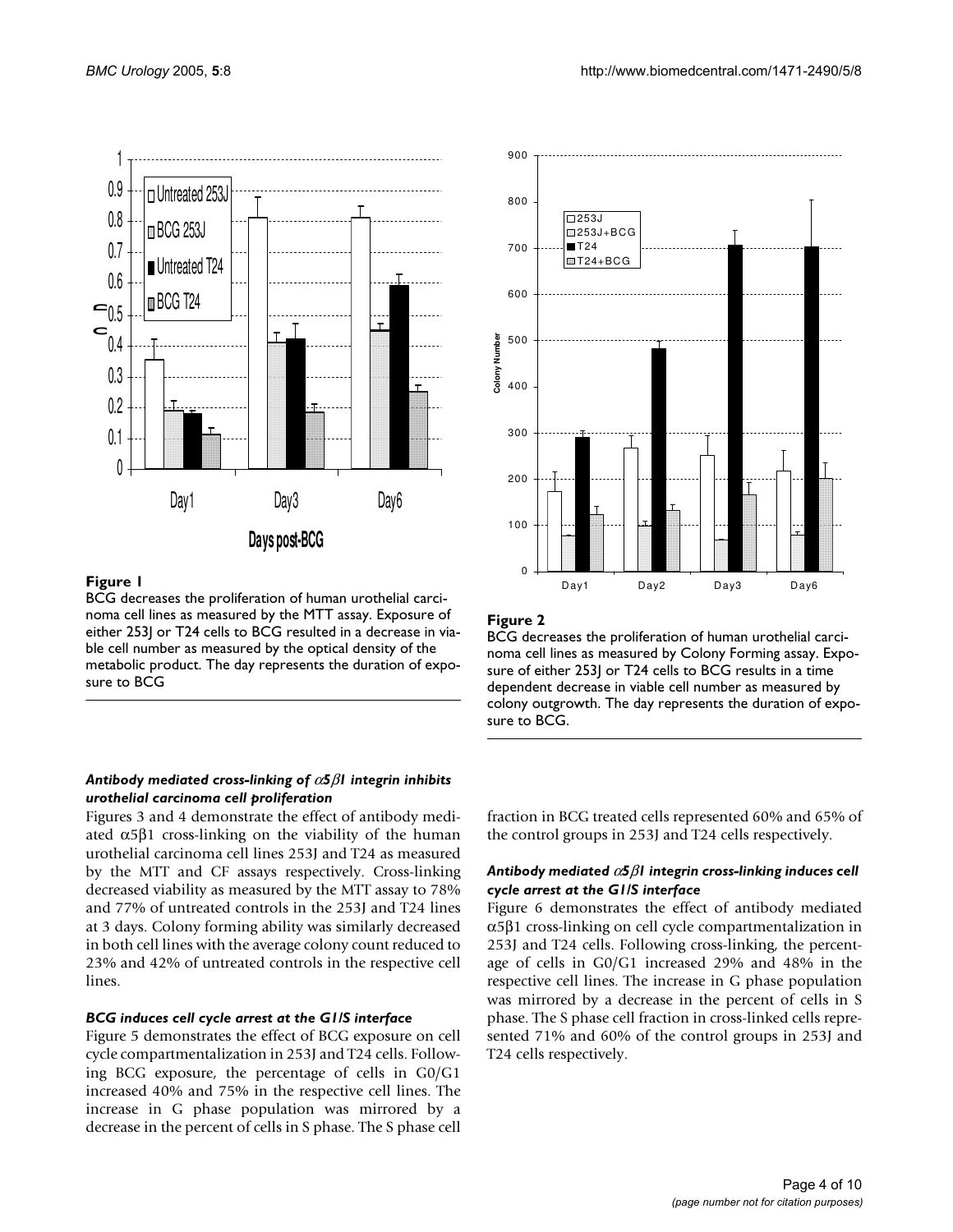3a



3b



## Antibody mediated cross-linking ured by the MTT assay **Figure 3** of a5b1 integrin decreases the proliferation of human urothelial carcinoma cell lines as meas-

Antibody mediated cross-linking of a5b1 integrin decreases the proliferation of human urothelial carcinoma cell lines as measured by the MTT assay. Results are shown for a5 cross-linking in both 253J cells (figure 3a) and T24 cells (Figure 3b). Identical results were obtained when cross-linking was performed using antibodies to b1 (data not shown).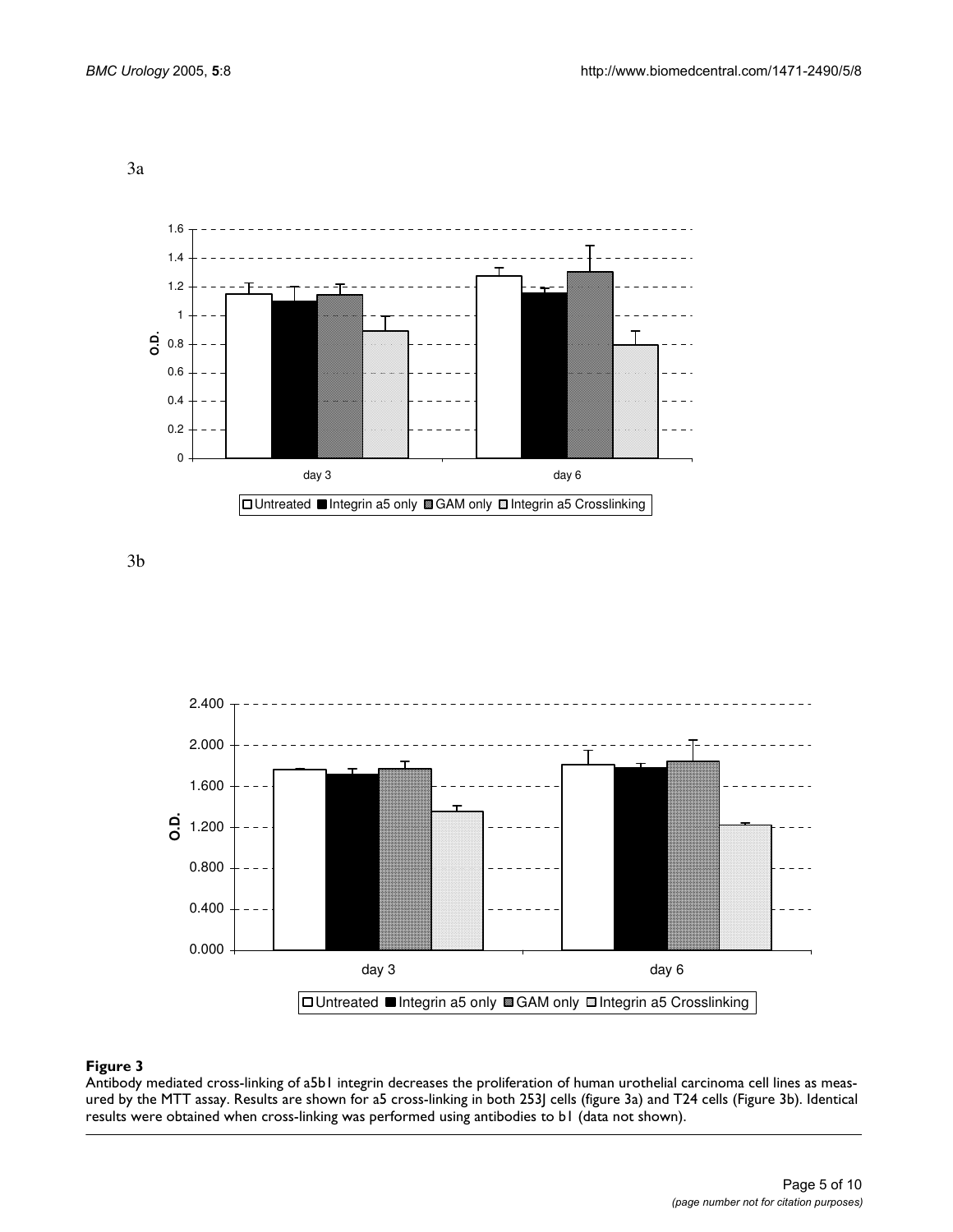

#### Figure 4

Antibody mediated cross-linking of  $\alpha$ 5β1 integrin decreases the proliferation of human urothelial carcinoma cell lines as measured by Colony Forming assay.

## *Peptide blockade of integrin fibronectin binding sites using RGDS reverses the effect of BCG on proliferation and cell cycle arrest*

BCG attaches to the cell surface via a fibronectin bridge linking mycobacterial receptors to cell surface integrins.[12-14] Mycobacterial binding of multiple integrin bound fibronectin molecules can affect crosslinkage of integrin receptors.[8] Blocking the ability of FN to bind to either cellular or mycobacterial receptors precludes BCG attachment to the cell surface. [8,14] This series of experiments employed a competitive inhibitor of FN binding to integrins (RGDS) to assess the effect of inhibiting BCG binding to integrin receptors on the biologic response to BCG. While RGDS competitively inhibits the ability of FN to function as an opsonin for BCG binding (effectively inhibiting BCG/integrin interaction), prior studies have demonstrated that RGDS does not effect integrin mediated signaling initiated in response to antibody mediated cross linking of α5β1.[8] 253J cells were pre-incubated with RGDS or the control (non-blocking) peptide RGES for 1 hour prior to BCG exposure. The MTT and flow cytometric assays were then carried out as described above. Controls included each peptide alone, BCG alone, and untreated cells. In the MTT assay 2 concentrations of both the blocking and control peptides were employed (100 or 250 ug/ml). The 250 ug/ml concentration was used in the flow cytometry assay.



## Figure 5

Human urothelial carcinoma cells exposed to BCG undergo cell cycle arrest at the G1/S interface. Both 253J and T24 cell lines increased the percentage of cells in G1, with a concomitant decrease in the S phase fraction, following BCG exposure.

Figure 7 demonstrates the effect of integrin blockade on the anti-proliferative effect of BCG as measured by MTT assay. RGDS reduced the BCG effect in a "dose-response" manner with a maximal 4 fold inhibition at the 250 ug/ ml concentration. RGES had no effect. In the flow cytometric assay, RGDS inhibited G1 arrest. The BCG induced increase in the G1 fraction was reduced by 60% in RGDS treated cells. RGES pretreatment had no effect on G1 or S phase fraction compared to controls (Figure 8).

#### *BCG does not induce an apoptotic response in urothelial carcinoma cell lines*

A series of experiments were conducted to determine if BCG exposure induced apoptosis in either the 253J or T24 cell lines. Gel electrophoresis of cellular DNA obtained at intervals following BCG exposure failed to demonstrate the laddering associated with apoptosis. Flow cytometry for the apoptotic pathway enzyme caspase 3 failed to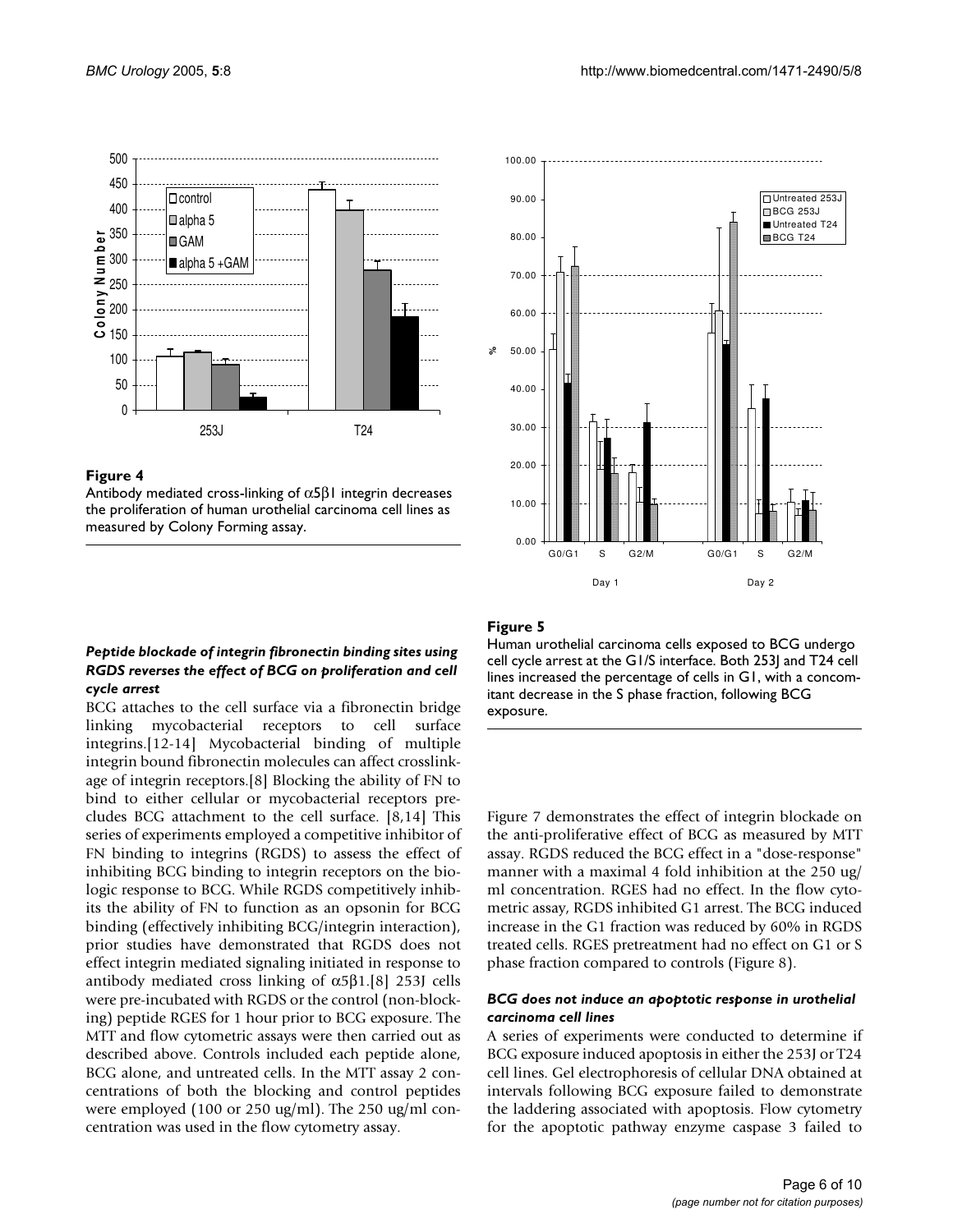6a



6b



#### 6a and 6b. Cell cycle compartmentalization in 253J (Figure 6a) ing of **Figure 6** α5β1 integrin and T24 (Figure 6b) cells following antibody mediated cross-link-

6a and 6b. Cell cycle compartmentalization in 253J (Figure 6a) and T24 (Figure 6b) cells following antibody mediated cross-linking of α5β1 integrin. Similar to the effect observed in response to BCG, antibody mediated cross-linking resulted in an accumulation of cells in G0-G1 with a concomitant decrease in the S-phase fraction.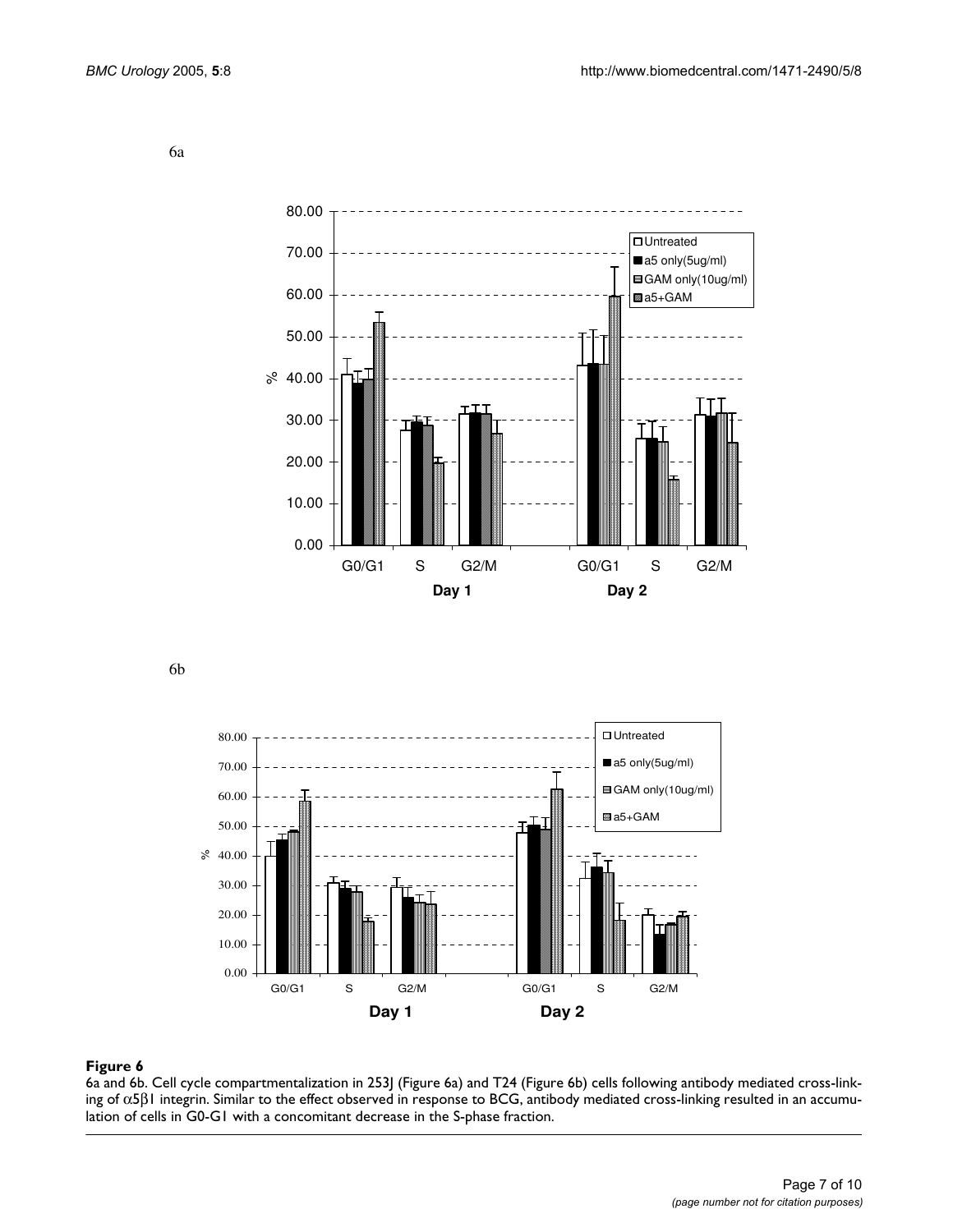

#### Figure 7

The effect of BCG on 253J Cellular Proliferation as measured by MTT assay. Peptide mediate integrin blockade (RGDS) reversed the anti-proliferative effect of BCG in a doseresponse manner. The control peptide RGES had no effect.

demonstrate activation of this enzyme in response to BCG. (Data not shown)

#### **Discussion**

The anti-tumor effect of BCG is well established. Clinical experience, the results of animal models, as well as in vitro experiments provide data in clear support of this effect. While an anti-tumor effect of BCG is certain, the mechanism through which this occurs is less clear. In vivo animal models of BCG's anti-tumor effect suggest a critical role for a cell mediated immune response. At the same time, in vitro studies using human urothelial cell lines identify a direct effect of BCG. The relative contribution of these two possible mechanisms to BCG's clinical antitumor activity is unknown.

A number of studies suggest that a direct anti-tumor effect is at least in part responsible for BCG's activity. Work by Pryor, Ciao, and Sasaki all have reported a direct anti-proliferative effect of BCG.[5,6,15] Liu et al demonstrated that BCG, as a consequence of its interaction with cell surface bound fibronectin, abrogates invasion and motility



#### Figure 8

The effect of BCG on 253J cell cycle compartmentalization as measured by flow cytometry. Peptide mediate integrin blockade (RGDS) reversed the G1 cell cycle arrest effect of BCG. The control peptide RGES had no effect.

of urothelial carcinoma cell lines.[7] Cellular internalization of BCG, with resultant alterations in reactive oxygen species and nitric oxide, has been proposed as a mechanism contributing to direct BCG mediated cytotoxicity. [16,17]

Fibronectin functions as an opsonin, linking BCG to cell surface fibronectin receptors of which  $\alpha$ 5β1 integrin is the predominate FN receptor on urothelial cells. This linkage is a requisite step for BCG's antitumor activity.[14] Rather than constituting a passive interaction, our prior reports have shown that FN mediated BCG adherence to the urothelial carcinoma surface has a pharmacogenetic effect as exemplified by transactivation of IL-6.[9] This effect is mediated through signal transduction pathways involving NF-κB and AP-1. BCG induced signaling and gene transactivation pathways are identical to those observed in response to antibody mediated cross linking of  $α5β1.[8]$ Strategies that prevent the ability of FN to function as an opsonin, including competitive inhibition of FN receptors using RGDS and simultaneous saturation of mycobacterial and cell surface FN receptors using excess exogenous FN, inhibit the signaling and transactivation responses to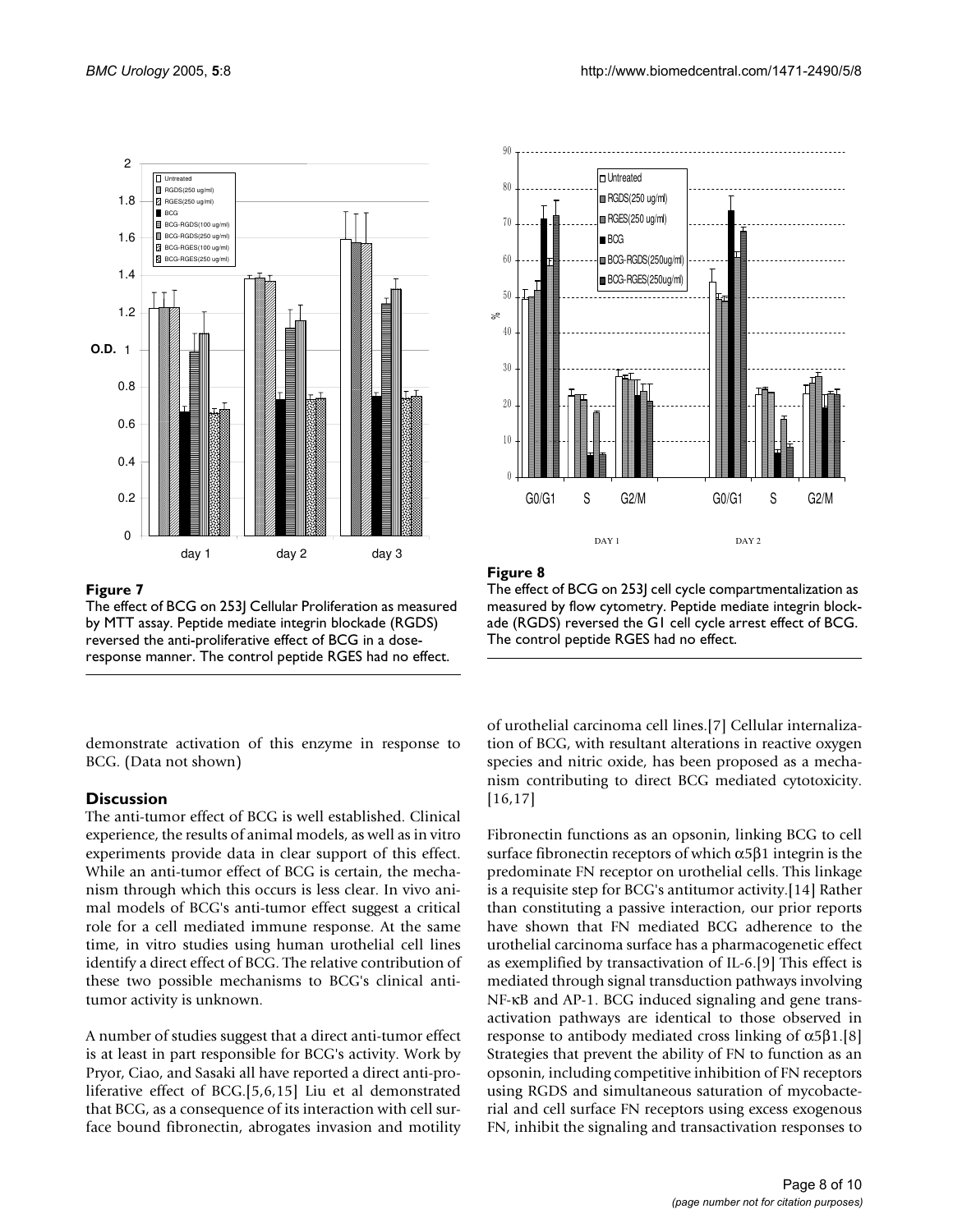BCG.[8,18] The current report moves beyond the details of the signaling pathway to examine the biologic effect of BCG induced signaling on a tumor biologic end point with clear treatment relevance.

Consistent with what has been reported by others, our results demonstrate that BCG exerts a direct anti-proliferative effect on human urothelial carcinoma cell lines. The observed anti-proliferative effect does not appear to occur as a consequence of apoptosis. To our knowledge this report is the first to identify cell cycle arrest at the G1/S interface as a mechanism by which BCG exerts an antiproliferative effect. As was the case for BCG induced signaling and gene transactivation, this effect was reproduced using antibody mediated cross-linking of  $α5β1$  integrin. Elimination of the opsonin function of fibronectin using the peptide competitive inhibitor RGDS, effectively blocking the ability of BCG to bind integrin receptors, reversed the biologic effects of BCG. These findings, together with the results of prior studies, demonstrate that a portion of the biologic response to BCG occurs as a consequence of FN mediated binding of BCG to integrin receptors present on the urothelial cell surface. The failure of simple integrin ligation to simulate the BCG response, the ability of antibody mediated crosslinking of α5β1 integrin to duplicate the BCG response, the central role of FN in the biologic response to BCG, together with the predominance of  $α5β1$  as the principal FN binding integrin on urothelial cells, strongly supports a model in which the biologic response of the tumor cell to BCG occurs as a consequence of BCG crosslinking of α5β1 integrin receptors.

The results of this study have direct clinical relevance. The demonstration that BCG has a direct anti-tumor effect opens this pathway for potential manipulation to improve treatment outcome. This is important given the fact that 30% of patients are BCG refractory, and that the long-term durability of response to BCG is limited. Finally, and equally important, the dissection of the pathway through which BCG exerts an anti-tumor effect will allow us to move further towards our ultimate goal of eliminating the need to expose patients to the risk of a viable biologic organism and perhaps allow the development of less toxic equally effective treatment approaches.

#### **Conclusion**

BCG, as a consequence of integrin cross-linking, exerts direct anti-tumor effect against human urothelial carcinoma cell lines. Cell cycle arrest at the G1/S interface, rather than apoptosis, is a mechanism contributing to BCG's anti-proliferative effect. Additional studies will be required to define the molecular pathways that contribute to this response.

#### **Competing interests**

The author(s) declare that they have no competing interests.

#### **Authors' contributions**

FC carried out the flow cytometric experiments for cell cycle arrest and apoptosis and participated in drafting the manuscript. GZ performed the cell viability and colony forming assays and aided in drafting the manuscript. YI developed the protocols for flow cytometric experiments, aided in the design of the studies and drafted the manuscript. WAS conceived of the study, participated in its design and coordination, and drafted the manuscript. All authors read and approved the final manuscript.

#### **Acknowledgements**

This work was supported by a grant from the Department of Veterans Affairs and the Milwaukee Veterans Affairs Medical Center.

#### **References**

- 1. Malkowicz SB: **[Intravesical therapy for superficial bladder](http://www.ncbi.nlm.nih.gov/entrez/query.fcgi?cmd=Retrieve&db=PubMed&dopt=Abstract&list_uids=11101091) [cancer.](http://www.ncbi.nlm.nih.gov/entrez/query.fcgi?cmd=Retrieve&db=PubMed&dopt=Abstract&list_uids=11101091)** *Semin Urol Oncol* 2000, **18(4):**280-8.
- 2. Bohle A, Jocham D, Bock PR: **[Intravesical bacillus Calmette-](http://www.ncbi.nlm.nih.gov/entrez/query.fcgi?cmd=Retrieve&db=PubMed&dopt=Abstract&list_uids=12478111)[Guerin versus mitomycin C for superficial bladder cancer: a](http://www.ncbi.nlm.nih.gov/entrez/query.fcgi?cmd=Retrieve&db=PubMed&dopt=Abstract&list_uids=12478111) formal meta-analysis of comparative studies on recurrence [and toxicity.](http://www.ncbi.nlm.nih.gov/entrez/query.fcgi?cmd=Retrieve&db=PubMed&dopt=Abstract&list_uids=12478111)** *J Urol* 2003, **169(1):**90-5.
- 3. Sylvester RJ, van der MEIJDEN AP, Lamm DL: **[Intravesical bacillus](http://www.ncbi.nlm.nih.gov/entrez/query.fcgi?cmd=Retrieve&db=PubMed&dopt=Abstract&list_uids=12394686) [Calmette-Guerin reduces the risk of progression in patients](http://www.ncbi.nlm.nih.gov/entrez/query.fcgi?cmd=Retrieve&db=PubMed&dopt=Abstract&list_uids=12394686) with superficial bladder cancer: a meta-analysis of the pub[lished results of randomized clinical trials.](http://www.ncbi.nlm.nih.gov/entrez/query.fcgi?cmd=Retrieve&db=PubMed&dopt=Abstract&list_uids=12394686)** *J Urol* 2002, **168(5):**1964-70.
- 4. Bohle A, Brandau S: **[Immune mechanisms in bacillus Calmette-](http://www.ncbi.nlm.nih.gov/entrez/query.fcgi?cmd=Retrieve&db=PubMed&dopt=Abstract&list_uids=12913751)[Guerin immunotherapy for superficial bladder cancer.](http://www.ncbi.nlm.nih.gov/entrez/query.fcgi?cmd=Retrieve&db=PubMed&dopt=Abstract&list_uids=12913751)** *J Urol* 2003, **170(3):**964-9.
- 5. Pryor K, Stricker P, Russell P, *et al.*: **[Antiproliferative effects of](http://www.ncbi.nlm.nih.gov/entrez/query.fcgi?cmd=Retrieve&db=PubMed&dopt=Abstract&list_uids=8536277) [bacillus Calmette-Guerin and interferon alpha 2b on human](http://www.ncbi.nlm.nih.gov/entrez/query.fcgi?cmd=Retrieve&db=PubMed&dopt=Abstract&list_uids=8536277) [bladder cancer cells in vitro.](http://www.ncbi.nlm.nih.gov/entrez/query.fcgi?cmd=Retrieve&db=PubMed&dopt=Abstract&list_uids=8536277)** *Cancer Immunol Immunother* 1995, **41(5):**309-16.
- 6. Seow SW, Rahmat JN, Mohamed AA, *et al.*: **[Lactobacillus species](http://www.ncbi.nlm.nih.gov/entrez/query.fcgi?cmd=Retrieve&db=PubMed&dopt=Abstract&list_uids=12394766) [is more cytotoxic to human bladder cancer cells than Myco](http://www.ncbi.nlm.nih.gov/entrez/query.fcgi?cmd=Retrieve&db=PubMed&dopt=Abstract&list_uids=12394766)[bacterium Bovis \(bacillus Calmette-Guerin\).](http://www.ncbi.nlm.nih.gov/entrez/query.fcgi?cmd=Retrieve&db=PubMed&dopt=Abstract&list_uids=12394766)** *J Urol* 2002, **168(5):**2236-9.
- 7. Liu BC, Redwood SM, Weiss RE, *et al.*: **[Bacillus Calmette-Guerin](http://www.ncbi.nlm.nih.gov/entrez/query.fcgi?cmd=Retrieve&db=PubMed&dopt=Abstract&list_uids=1512857) [abrogates in vitro invasion and motility of human bladder](http://www.ncbi.nlm.nih.gov/entrez/query.fcgi?cmd=Retrieve&db=PubMed&dopt=Abstract&list_uids=1512857) [tumor cells via fibronectin interaction.](http://www.ncbi.nlm.nih.gov/entrez/query.fcgi?cmd=Retrieve&db=PubMed&dopt=Abstract&list_uids=1512857)** *J Urol* 1992, **148(3):**900-5.
- 8. Chen F, Zhang G, Iwamoto Y, See WA: **Bacillus Calmette-Guerin initiates intracellular signaling in a transitional carcinoma cell line by cross-linking** α**5**β**[1 integrin.](http://www.ncbi.nlm.nih.gov/entrez/query.fcgi?cmd=Retrieve&db=PubMed&dopt=Abstract&list_uids=12853840)** *J Urol* 2003, **170(2 Pt 1):**605-10.
- 9. Chen F-H, Crist SA, Zhang G-J: **Interleukin-6 production by human bladder tumor cell lines is upregulated by BCG through NF-**κ**[b and AP-1 via an immediate early pathway.](http://www.ncbi.nlm.nih.gov/entrez/query.fcgi?cmd=Retrieve&db=PubMed&dopt=Abstract&list_uids=12131369)** *J Urol* 2002, **168:**786-797.
- 10. Mosmann T: **[Rapid colorimetric assay for cellular growth and](http://www.ncbi.nlm.nih.gov/entrez/query.fcgi?cmd=Retrieve&db=PubMed&dopt=Abstract&list_uids=6606682) [survival: application to proliferation and cytotoxicity assays.](http://www.ncbi.nlm.nih.gov/entrez/query.fcgi?cmd=Retrieve&db=PubMed&dopt=Abstract&list_uids=6606682)** *J Immunol Methods* 1983, **65:**55-63.
- 11. Schultz DR, Harrington WJ Jr: **[Apoptosis: programmed cell](http://www.ncbi.nlm.nih.gov/entrez/query.fcgi?cmd=Retrieve&db=PubMed&dopt=Abstract&list_uids=12833244) [death at a molecular level.](http://www.ncbi.nlm.nih.gov/entrez/query.fcgi?cmd=Retrieve&db=PubMed&dopt=Abstract&list_uids=12833244)** *Semin Arthritis Rheum* 2003, **32(6):**345-69.
- 12. Cheng DL, Shu WP, Choi JC, Margolis EJ, Droller MJ, Liu BC: **[Bacillus](http://www.ncbi.nlm.nih.gov/entrez/query.fcgi?cmd=Retrieve&db=PubMed&dopt=Abstract&list_uids=8072119) [Calmette-Guerin interacts with the carboxyl-terminal](http://www.ncbi.nlm.nih.gov/entrez/query.fcgi?cmd=Retrieve&db=PubMed&dopt=Abstract&list_uids=8072119) heparin-binding domain of fibronectin: implications for BCG-mediated 152(4):**1275-80.
- 13. Zhao W, Schorey JS, Bong-Mastek M, Ritchey J, Brown EJ, Ratliff TL: **[Role of a bacillus Calmette-Guerin fibronectin attachment](http://www.ncbi.nlm.nih.gov/entrez/query.fcgi?cmd=Retrieve&db=PubMed&dopt=Abstract&list_uids=10728599) [protein in BCG-induced anti-tumor activity.](http://www.ncbi.nlm.nih.gov/entrez/query.fcgi?cmd=Retrieve&db=PubMed&dopt=Abstract&list_uids=10728599)** *Int J Cancer* 2000, **86(1):**83-8.